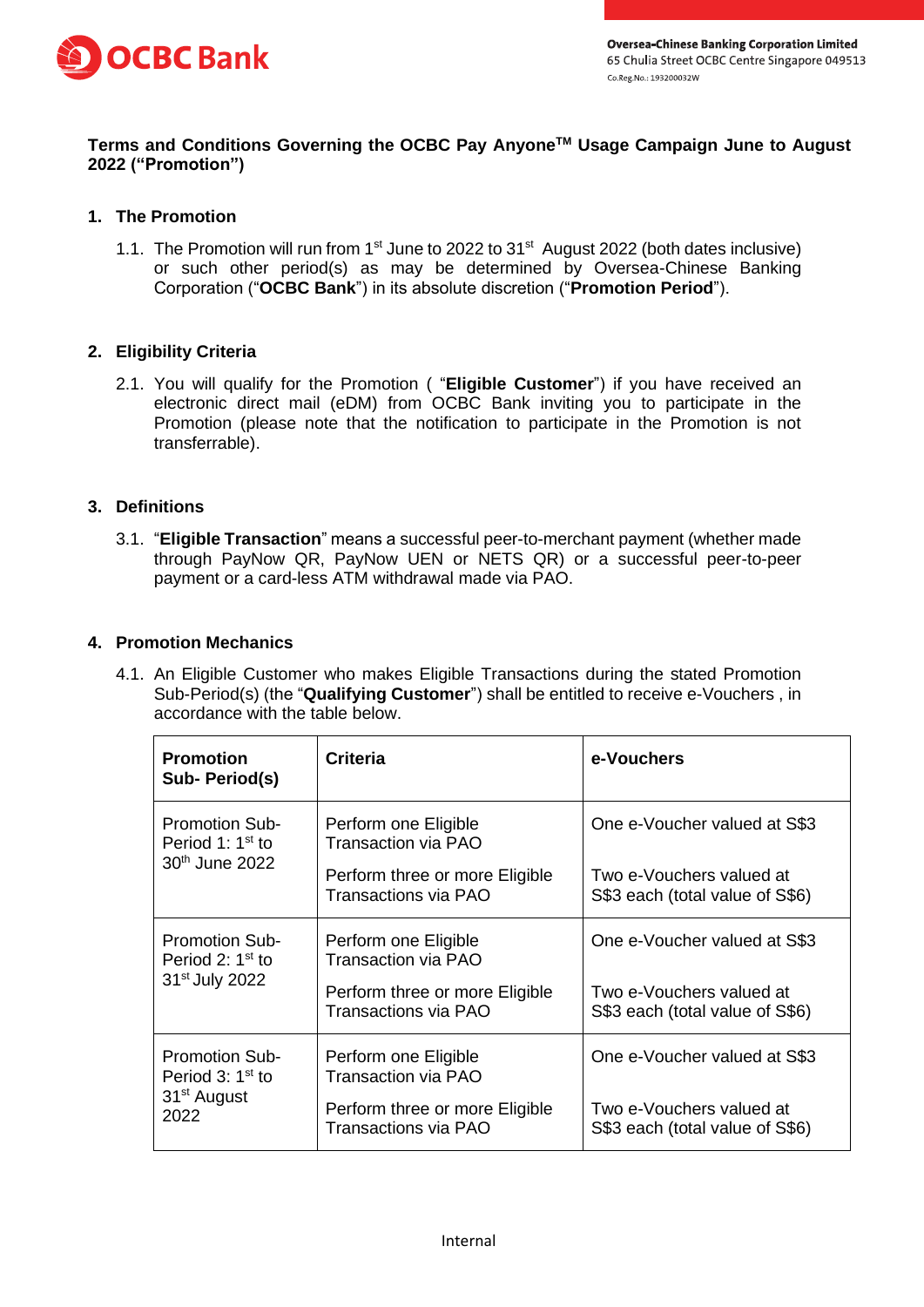

- 4.2. Each Eligible Customer is only entitled to receive a maximum of two e-Vouchers amounting to an aggregate value of S\$6 during the Promotion Period, to be credited to the Qualifying Customer's STACK account.
- 4.3. The Promotion is limited to the first 1000 Qualifying Customers who meet the conditions set out in these terms and conditions during each Promotion Sub-Period. For the avoidance of doubt, in the event that any person entitled to the e-Vouchers is subsequently found to be ineligible for the Promotion, OCBC Bank shall not be obligated or liable to provide the e-Vouchers to another Qualifying Customer.
- 4.4. The e-Vouchers are strictly non-refundable, non-transferable, and non-assignable.
- 4.5. The e-Vouchers are strictly not exchangeable for cash.
- 4.6. The e-Vouchers shall be available for use and redemption at selected third-party merchants. OCBC Bank reserves the right to decide, in its sole and absolute discretion, which third-party merchants the e-Vouchers may be used and redeemed at and these third-party merchants may vary from time to time throughout the Promotion Period. The use and redemption of these e-Vouchers are subject to further terms and conditions which may be imposed by these third-party merchants and OCBC Bank shall not be liable for these terms and conditions. Qualifying Customers who receive these e-Vouchers are required to read, understand, and agree to these further terms and conditions.
- 4.7. OCBC Bank reserves the rights in its sole and absolute discretion to determine whether a customer qualifies as an Eligible Customer and whether a transaction qualifies as an Eligible Transaction during the Promotion Period. If OCBC Bank in its sole and absolute discretion decides that any customer or transaction is not to be considered as an Eligible Customer or a valid Eligible Transaction (as the case may be), the e-Voucher will not be awarded to the Qualifying Customer. OCBC Bank's decision shall be final and OCBC Bank shall not be obliged to entertain any appeal or correspondence on the same.
- 4.8. If any Eligible Customer is subsequently discovered to be ineligible to participate in the Promotion or to receive the e-Vouchers, OCBC Bank reserves the right to (i) forfeit or withdraw the e-Vouchers at any time; or (ii) (where the e-Vouchers have been redeemed) claw-back the e-Vouchers or request the relevant customer to repay to or compensate OCBC Bank the value of the e-Vouchers at any time, and OCBC Bank shall have the right to debit the value of the e-Vouchers plus any goods and services tax or such other amount as it deems fit from the account(s) of the customer. No person shall be entitled to any payment or compensation from OCBC Bank should any e-Vouchers be forfeited or withdrawn, if any Gift is reclaimed by OCBC Bank, or if a customer is asked to repay to or compensate OCBC Bank the value of the e-Vouchers for whatsoever reasons.
- 4.9. OCBC Bank reserves the right to substitute or replace the e-Vouchers with any item of similar value at its sole discretion without notice to any person.
- 4.10.By participating in this Promotion, Eligible Customers provide their consent for OCBC Bank to collect, use and disclose their personal data, including their names, mobile numbers, and email addresses ("**Personal Data**") for the purposes of determining their eligibility for the Promotion, verifying their identity, contacting them, and administering the e-Vouchers. OCBC will collect, use, and disclose the Personal Data of the Eligible Customers in accordance with the Singapore Personal Data Protection Act 2012 and OCBC's Data Protection Policy.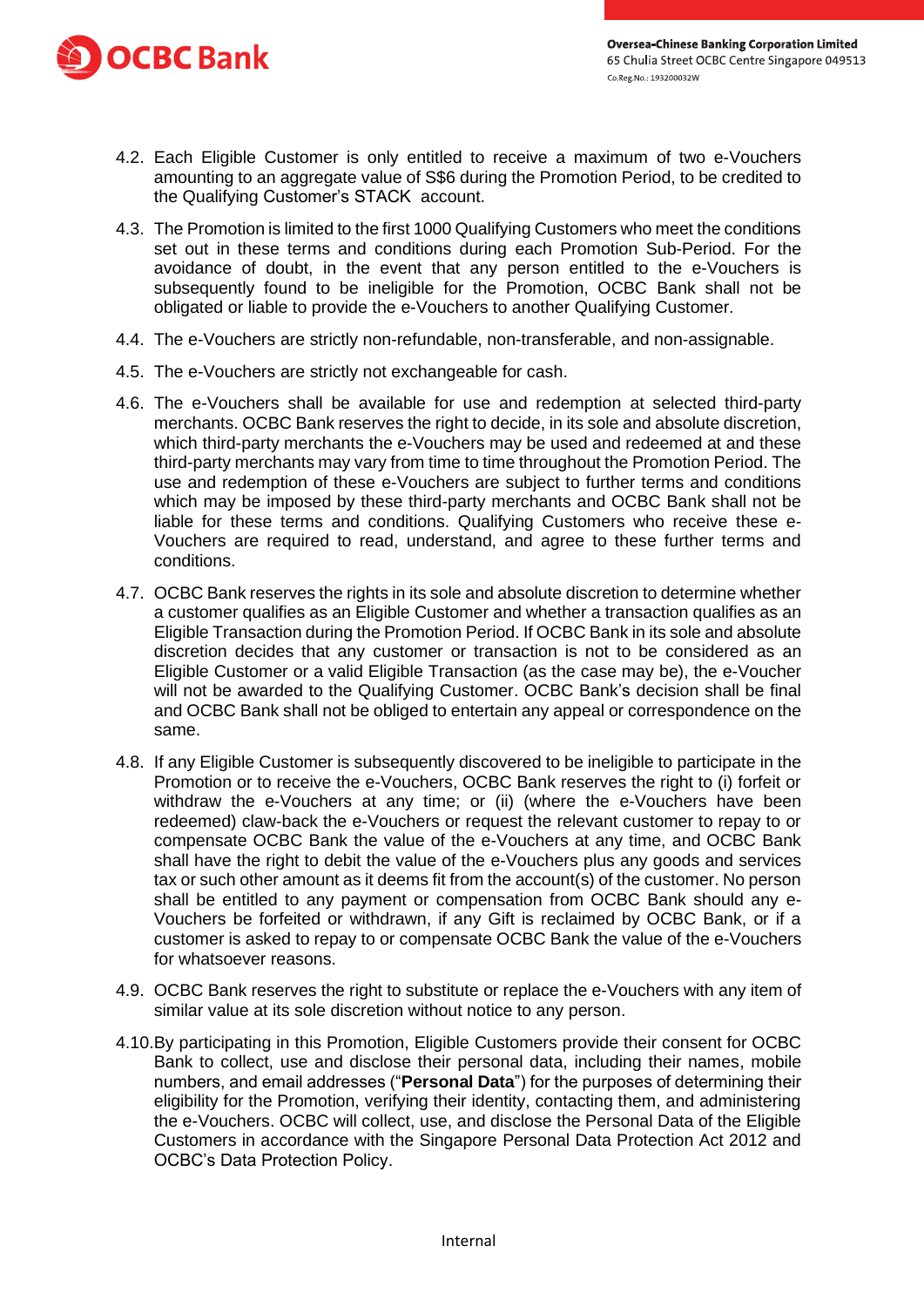

## **5. e-Voucher Fulfilment**

- 5.1. A Qualifying Customer will need to have an existing **STACK** account to be credited with the e-Vouchers.
- a) If the Qualifying Customer does not have a STACK account, the Qualifying Customer needs to create a STACK account to be credited with the e-Vouchers.
- b) Should a Qualifying Customer fail to create his/her **STACK** account within the Promotion Sub-Period for which the e-Vouchers are awarded, the Qualifying Customer shall not be entitled to receive the e-Vouchers for that Promotion Sub-Period and the Qualifying Customer shall irrevocably lose his/her entitlement to receive the e-Vouchers for that Promotion Sub-Period.
- c) Subject to the fulfilment of the terms and conditions set out herein, OCBC Bank shall credit the e-Vouchers to the Qualifying Customer's STACK account within 45 days from the end of each Promotion Sub-Period:

| <b>Promotion Sub-Period(s)</b>                                          | <b>Fulfilment Period(s)</b>  |
|-------------------------------------------------------------------------|------------------------------|
| Promotion Sub-Period 1: 1 <sup>st</sup> to 30 <sup>th</sup> June 2022   | By 15 <sup>th</sup> Aug 2022 |
| Promotion Sub-Period 2: 1 <sup>st</sup> to 31 <sup>st</sup> July 2022   | By 15th Sep 2022             |
| Promotion Sub-Period 3: 1 <sup>st</sup> to 31 <sup>st</sup> August 2022 | By 15th Oct 2022             |

5.2. Qualifying Customers will need to log in to their STACK account to use and redeem the e-Vouchers. The terms and conditions governing the use and operation of STACK accounts shall apply.